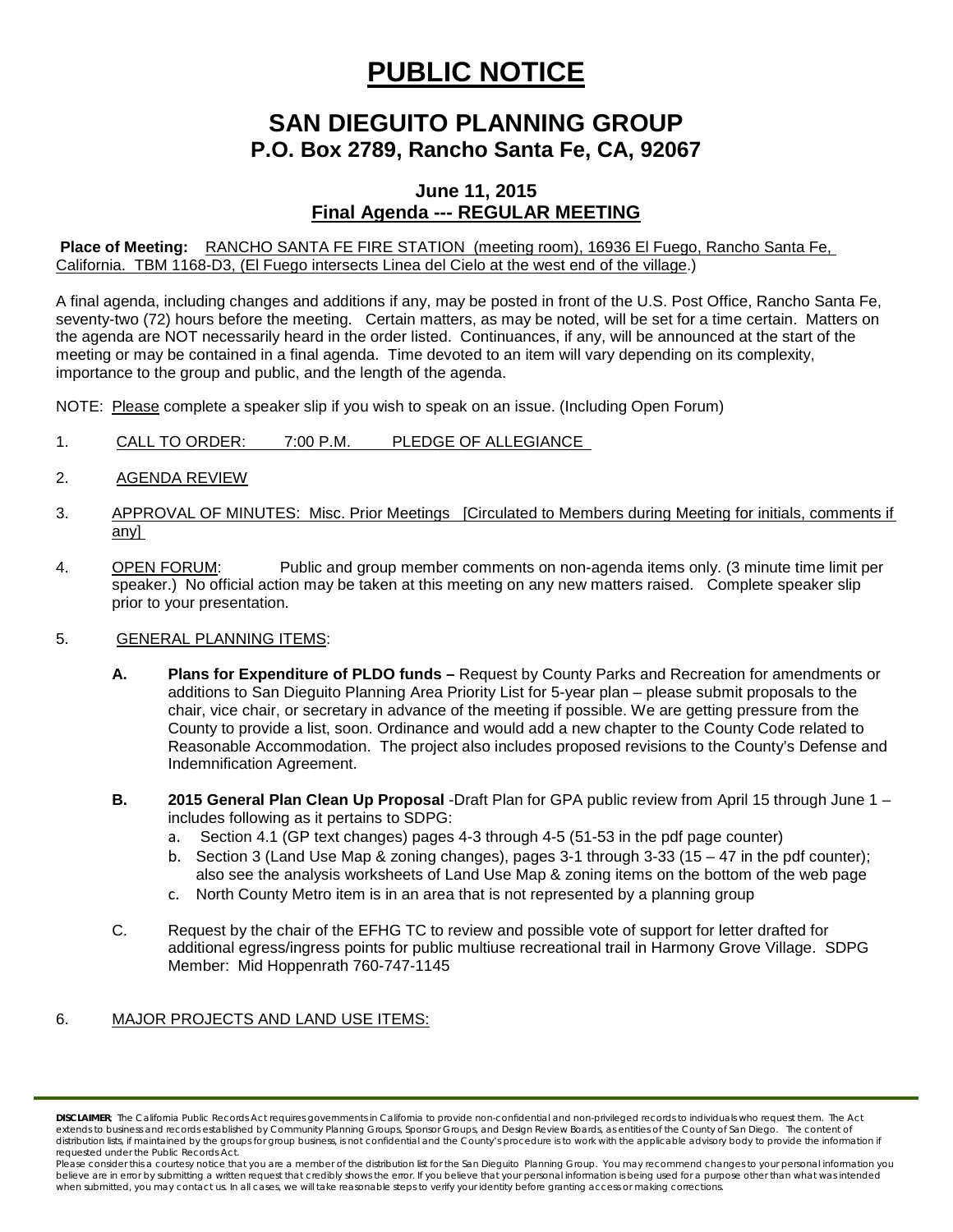- **A. PDS 2015 MUP 15-003, ER 15-08-002 – Verizon Double Peak located at 21230 Questhaven Rd., San Marcos** – Major Use Permit application proposing to install 12 antennas, 12 remote radio units, and 1 microwave dish antenna on a 45' high monopine. The equipment necessary to operate the facility will be located in a proposed 11'6" x 16'10" prefabricated equipment shelter on a new concrete pad. Also, installation of a proposed emergency generator inside a concrete block wall enclosure with stucco finish to match existing building. APN #679-050-04-00 Applicant: Margie Sullivan representing Verizon Wireless 760-613-3488; PDS Planner: Melanie Tylke 858-694-3721; SDPG Member: Doug Dill 760- 736-4333
- B. **PDS2014 STP14-026 – site plan for 3,397 sf Single Family home and garage, tack room on 4.98 acres** located at Avenida de Pompeii in Santa Fe Valley. APN #269-100-47. Applicant: Michael Azurmi representing Tom & Anne Bache 619-417-1400; PDS Planner: Vincent Kattoula 858-694-3959; SDPG Member: Mid Hoppenrath 760-747-1145 *Postponed to 7-9-2015*
- C. **PDS 2014 GPA 14-007, MUP 14-046, TM 5595, EB 14-08-17 Appication for tentative map requiring a general plan amendment and major use permit for 56-unit, age-restricted condominium project located on 28.69 acres located at the northeast corner of Via de la Valle and Calzada del Bosque.**  APN #268-180-51-00, 268-180-01-00, 258-180-39,00 268-180-50-00 Applicant: Ali Shapouri on behalf of Larry Gene Mabee Revocable Trust & Golden Eagle Land Investment LP 858-756-8340; PDS Planner: Michael Johnson 858-694-3429; SDPG Member: Don Willis 481-1535 *Continued to 8-13- 2015*
- D. **PDS 2015-HLP 15-002; ER 15-08-003 Aplication for Habitat Loss Permit to address the impact of 20.1 acres of coastal sage scrub occupied by the California gnatcatcher.** The project (PDS2013- LDGRMJ-00015) consists of a major grading permit for a private horsekeeping facility and grape planting project. A previous HLP application expired in 2008. APN #228-400-15, 16, 22 Applicant: Hedy Levine representing Brendan Thiessen/Harmony Grove Partners LP 619-232-9200x125; PDS Planner: Ashley Gungle 858-495-5375; SDPG Member: Shannon Biszantz 619-417-4655
- E. **PDS2015 VAC-15-001, ER-96-08-023E, BC-15-002-0** Request for vacation of open space located at 15931 Via de Santa Fe, Rancho Santa Fe. APN#269-183-44,45 Applicant: John Winn for Michael Kelly 858-292-7770; PDS Planner: Beth Ehsan 858-694-3103; SDPG Member: Laurel Lemarie 858-756-2835
- **F. PDS2015-SP-15-002 Specific Plan; PDS2015-SP-15-002-PDS-PLN-346; PDS2015-SP-15-002-PDS-PLN-399; PDS2015-SP-15-002-PDS-PLN-524; PDS2015-REZ-15-003 Rezone; PDS2015-TM-5600; PDS2015-ER-15-08-006; PDS2015-MUP-15-002 – Harmony Grove South** - Proposal for sustainable residential village, open space, and trails consisting of 453 dwelling units on 111 acres, currently zoned A70 and RR. Project includes applications for specific plan, major use permit, rezone, tentative map, and environmental review. APN's 235-011-06, 238-021-08, 238-021-09, 238-021-10. Applicant: David Kovach representing RCS Harmony Partners, LLC 949-300-6742; PDS Planner: Marisa Smith 858-694- 2621; SDPG Member: Mid Hoppenrath 760-747-1145 *Postponed to 7-9-2015*
- **G. PDS2015 STP 15-009 -** Proposal for new one-story 6,600 sf single family home on pre-graded pad on .77 acres, fully landscaped and irrigated with pool and attached 3-car garage located in The Crosby Estates, lot#320 at Top O' The Morning Way and Road To Rio. APN#267-210-26-00. Applicant: Mark Radford for Kelly Doan 760-432-0341; PDS Planner: Ashley Gungle 858-495-5375; SDPG Member: Phil Fisch 858-592-6758
- **H. SP13-001, GPA13-001, STP13-003, TM5575, REZ13-001, ER13-08-002 Eden Hills Valiano** located in Eden Valley at Mt. Whitney & Country Club Drive; APN#232-013-01,02,03, 232-020-55, 232-492-01, 232- 500-18thru23, 235-031-41 Request for tentative map approval, general plan amendment to accommodate the change in land use for a 5-neighborhood development. Applicant contact: Melissa Krause of Integral Communities, for Eden Hills Property Owner, LLC, 760-944-7511; County Planner: Beth Ehsan, 858-694-3103; SDPG Planner: Doug Dill, 760-736-4333 *Scheduled for 7:30 time certain.*

#### 7. ADMINISTRATIVE MATTERS:

**A.** Community Reports

*DISCLAIMER; The California Public Records Act requires governments in California to provide non-confidential and non-privileged records to individuals who request them. The Act extends to business and records established by Community Planning Groups, Sponsor Groups, and Design Review Boards, as entities of the County of San Diego. The content of*  distribution lists, if maintained by the groups for group business, is not confidential and the County's procedure is to work with the applicable advisory body to provide the information if *requested under the Public Records Act.*

*Please consider this a courtesy notice that you are a member of the distribution list for the San Dieguito Planning Group. You may recommend changes to your personal information you*  believe are in error by submitting a written request that credibly shows the error. If you believe that your personal information is being used for a purpose other than what was intended<br>when submitted, you may contact us.